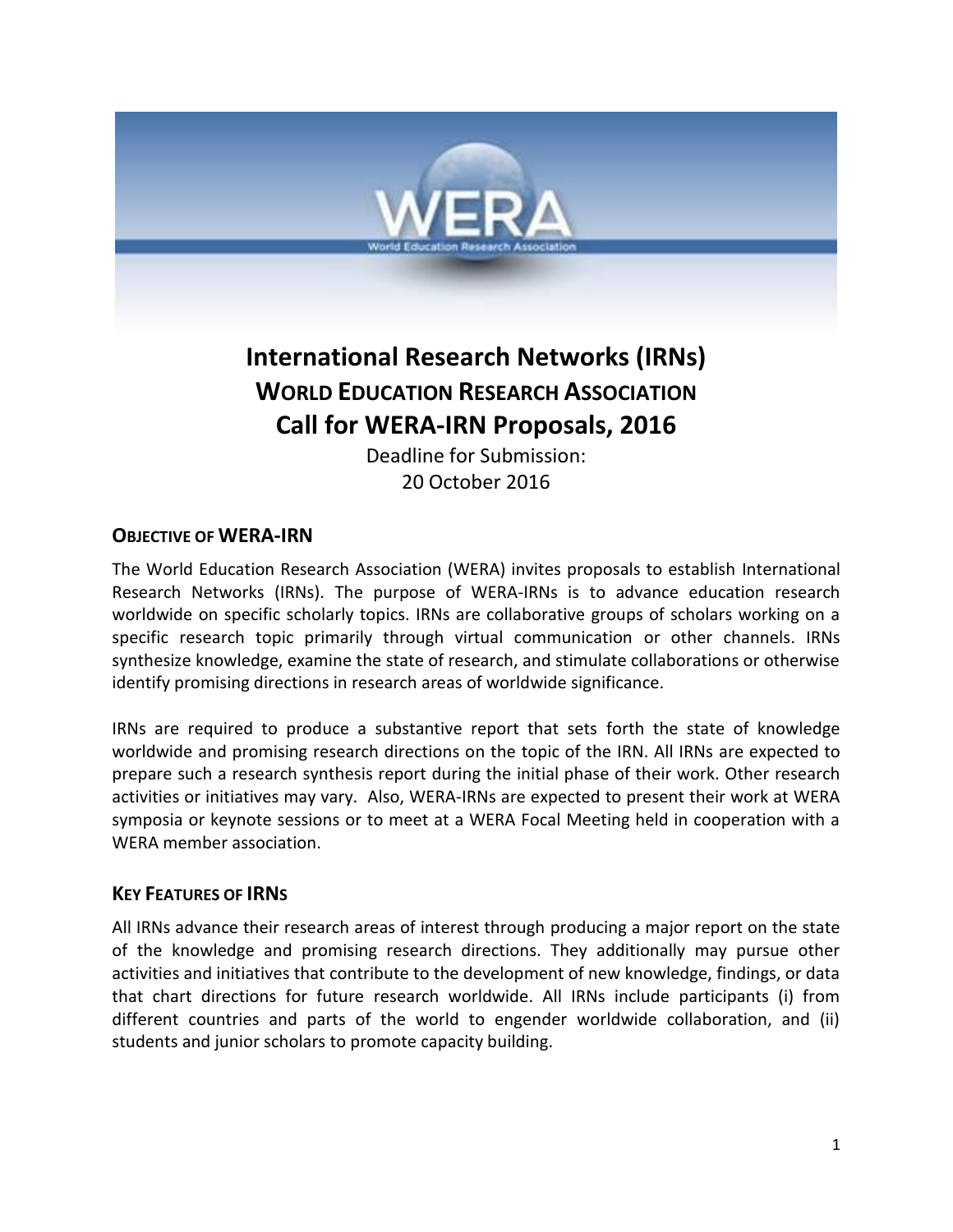All IRNs have a commitment to wide communication and dissemination beyond any one country or region. IRNs are expected to use WERA dissemination platforms, including the WERA website and WERA Focal Meetings (assuming favorable peer review). It is expected that IRN synthesis reports will be submitted for possible publication in the WERA *Yearbook* and that IRNs will pursue additional forms of dissemination.

### **OVERVIEW OF WERA-IRN PROPOSALS**

Proposals to establish International Research Networks may be submitted by scholars interested in the formation of a new research group or by scholars from an existing group. Proposals should set forth the following:

- **1. Research Topic and Plan:** Specify the education research topic, the goals of the IRN, the general outline of a plan for researchers with different expertise and backgrounds to work together in primarily virtual spaces (including email, electronic media, conference calls, and so forth) and/or other channels.
- **2. Outcomes Expected from Establishing an IRN:** Specify the plan for preparing a synthesis report on the state of the knowledge and future research directions worldwide. Describe the outcomes expected from other ambitions of the IRN (for example, to undertake new research, collect or examine new data, develop or advance new methods, convene meetings or conferences, or stimulate new collaborations).
- **3. Participant List:** Include a preliminary list of anticipated participants in the IRN or scholars whose work would fit the IRN objectives.
- **4. Outreach Plan to Extend Membership:** Describe a process for operating an IRN that would permit other experienced and emerging scholars, including graduate students, to join, once an IRN is selected and announced.
- **5. Leadership:** Typically an IRN will have a single convener or co-conveners with complementary expertise, who are from different countries or regions of the world.
- **6. Duration and Timetable:** The duration of an IRN may vary, with a maximum length of three years. The duration should be specified. Also provide a timetable for initial IRN plans/activities, in particular for the research synthesis report.

#### **BENEFITS OF BEING WERA-IRNS**

Once IRN proposals have been reviewed and accepted by the International Research Network Committee, the IRNs receive the following benefits:

1. The IRNs are formally designated by WERA as 'The WERA International Research Networks on [title of IRN].' This title represents the high status recognized by WERA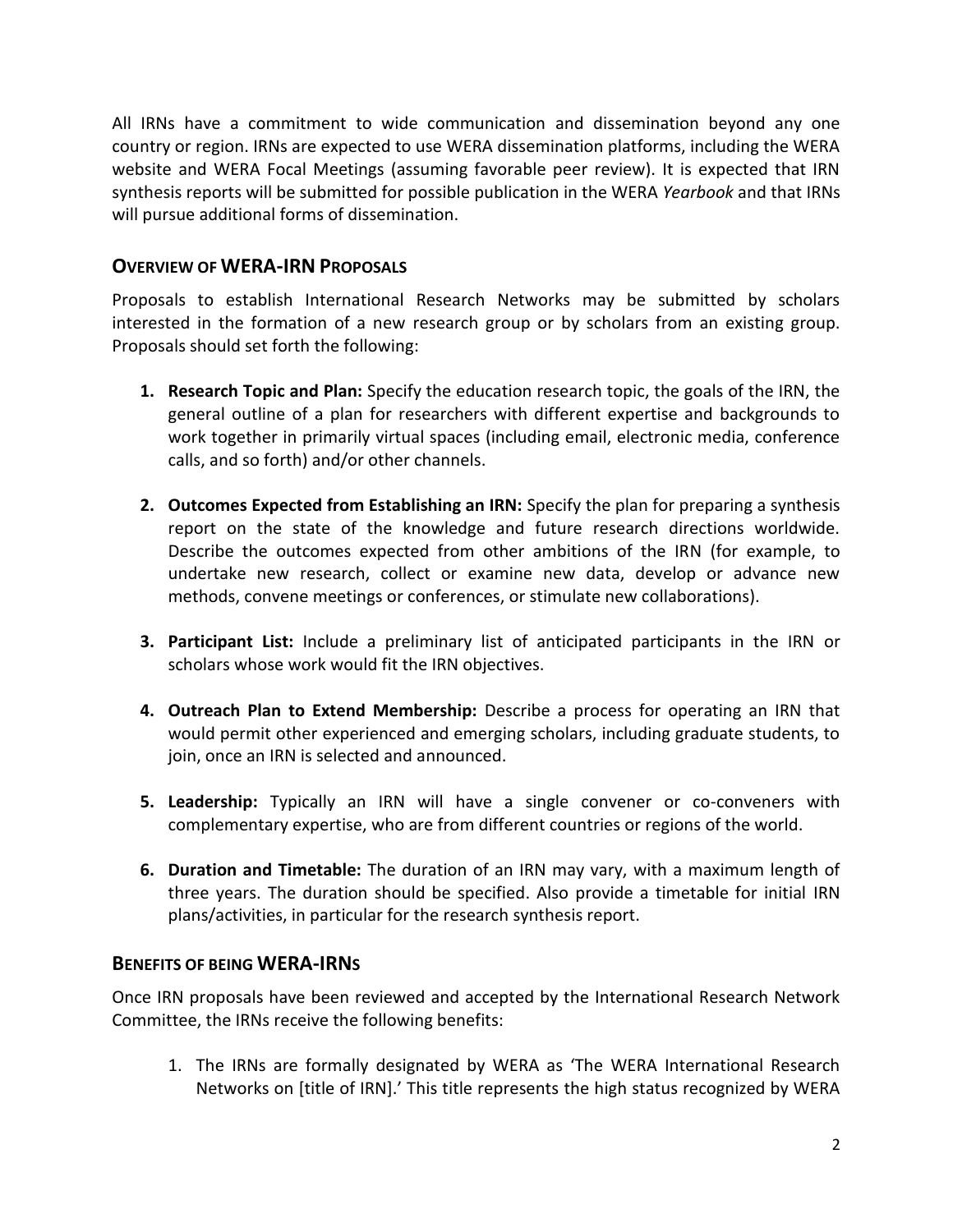to the IRNs as world leading research groups. Members of the WERA-IRN will enjoy the opportunity to work together with international members.

- 2. The IRN conveners are formally appointed as 'The Convener of the WERA International Research Network on [title of IRN].' These appointments reflect the high recognition and confidence of WERA in conveners' capacity to launch, lead, and manage IRNs to advance education research worldwide on specific scholarly topics.
- 3. The members and activities of the IRNs will be highly visible, recognized and promoted through the WERA website and the worldwide networks of WERA Member Associations. Through IRNs, active researchers can create a worldwide platform and create numerous opportunities for international collaboration in key research areas.
- 4. WERA disseminates IRN research synthesis reports on the WERA website or in the WERA *Yearbook* subject to peer review; WERA may also disseminate other reports, papers, and work products subject to peer review through these same mechanisms.
- 5. IRNs are provided with public space on the WERA website for outreach and dissemination of information. IRNs are also provided with video conference support and web-based communication tools to allow for IRN communication, sharing information, and archiving IRN documents and information.
- 6. Conveners and members of IRNs enjoy visibility by contributing to symposiums, keynote sessions or presentations at WERA Focal Meetings held annually. WERA Focal Meetings are embedded in international conferences organized by WERA Member Associations.

#### **ELIGIBILITY TO CONSTITUTE AN IRN**

IRN members must be individual members of WERA or members of a WERA member association. IRN members who are individual members of a member association of the European Educational Research Association also qualify as eligible IRN members. Individuals are encouraged to become WERA individual members, whether or not it is a requirement of eligibility.

To join WERA as an individual member visit [www.weraonline.org](http://www.weraonline.org/)

## **PROPOSAL REVIEW & CRITERIA:**

Proposals will be reviewed within three months of the submission deadline by the WERA International Research Network Committee. The following criteria will guide selection:

1. The world significance of the proposed research topic (in terms of the nature of the research problem, its worldwide perspectives and the state of the body of knowledge, future developments, and so forth).